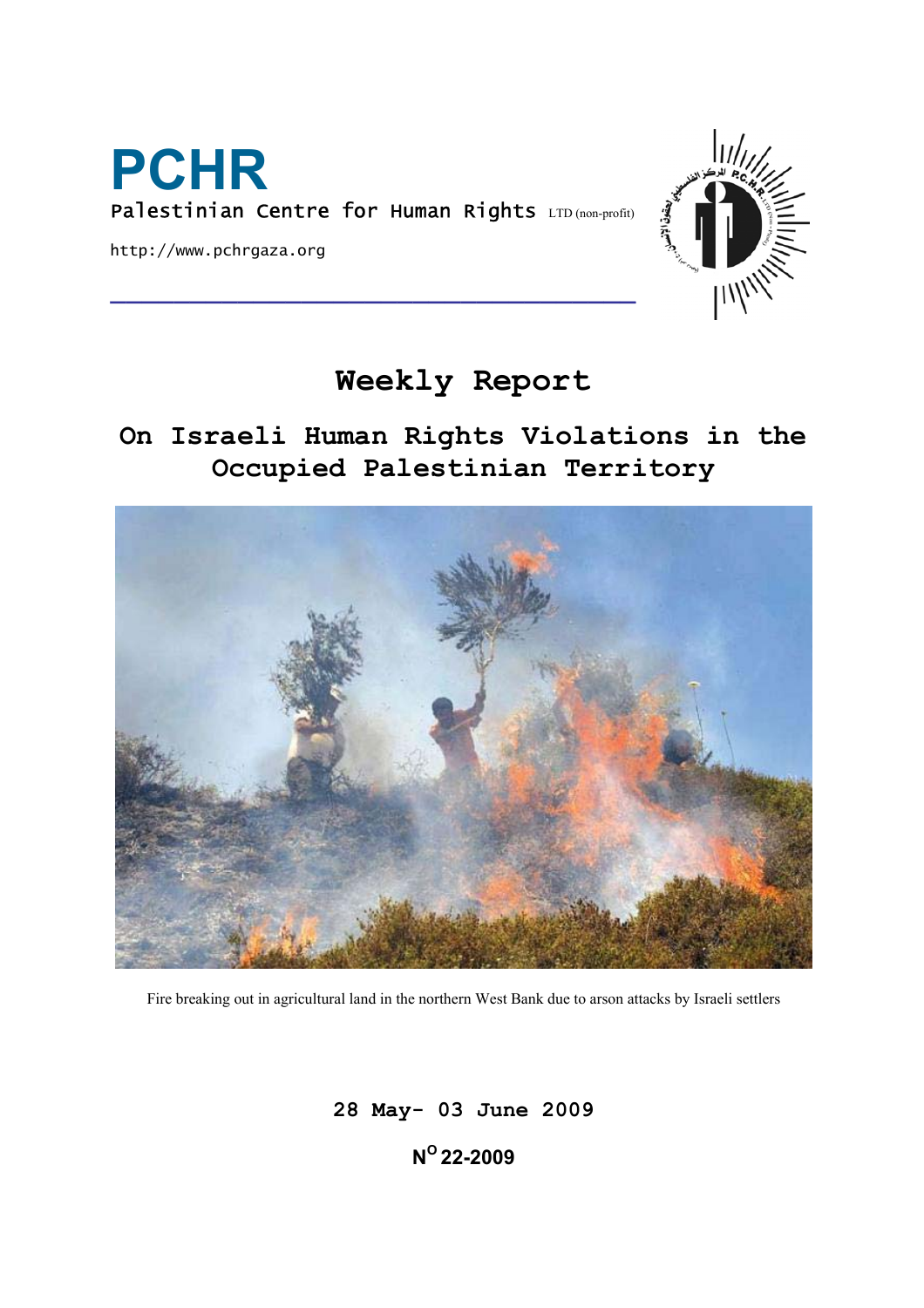# **Israeli Occupation Forces (IOF) Continue Systematic Attacks against Palestinian Civilians and Property in the Occupied Palestinian Territory (OPT) and Continue to Impose a Total Siege on the Gaza Strip**

- A Palestinian was killed by IOF in Hebron and another by an Israeli in Jerusalem.
- Four Palestinian civilians, including two children and a journalist, were injured by IOF gunfire in the Gaza Strip and the West Bank.
- IOF conducted 24 incursions into Palestinian communities in the West Bank.
- IOF arrested 19 Palestinian civilians.
- IOF turned two homes into military sites.
- IOF have continued to impose a total siege on the Gaza Strip, isolating it from the outside world.
- IOF troops positioned at military checkpoints in the West Bank arrested three Palestinians.
- IOF have continued settlement activities in the West Bank and Israeli settlers have continued attacks on Palestinian civilians and property.
- Six Palestinian workers were injured by Israeli settlers in the northern West Bank.
- Israeli settlers burnt dozens of dunums<sup>1</sup> of agricultural land.
- Israeli settlers established a new settlement outpost near Bethlehem.

l

 $<sup>1</sup>$  One dunum is equivalent to 1,000 square metres.</sup>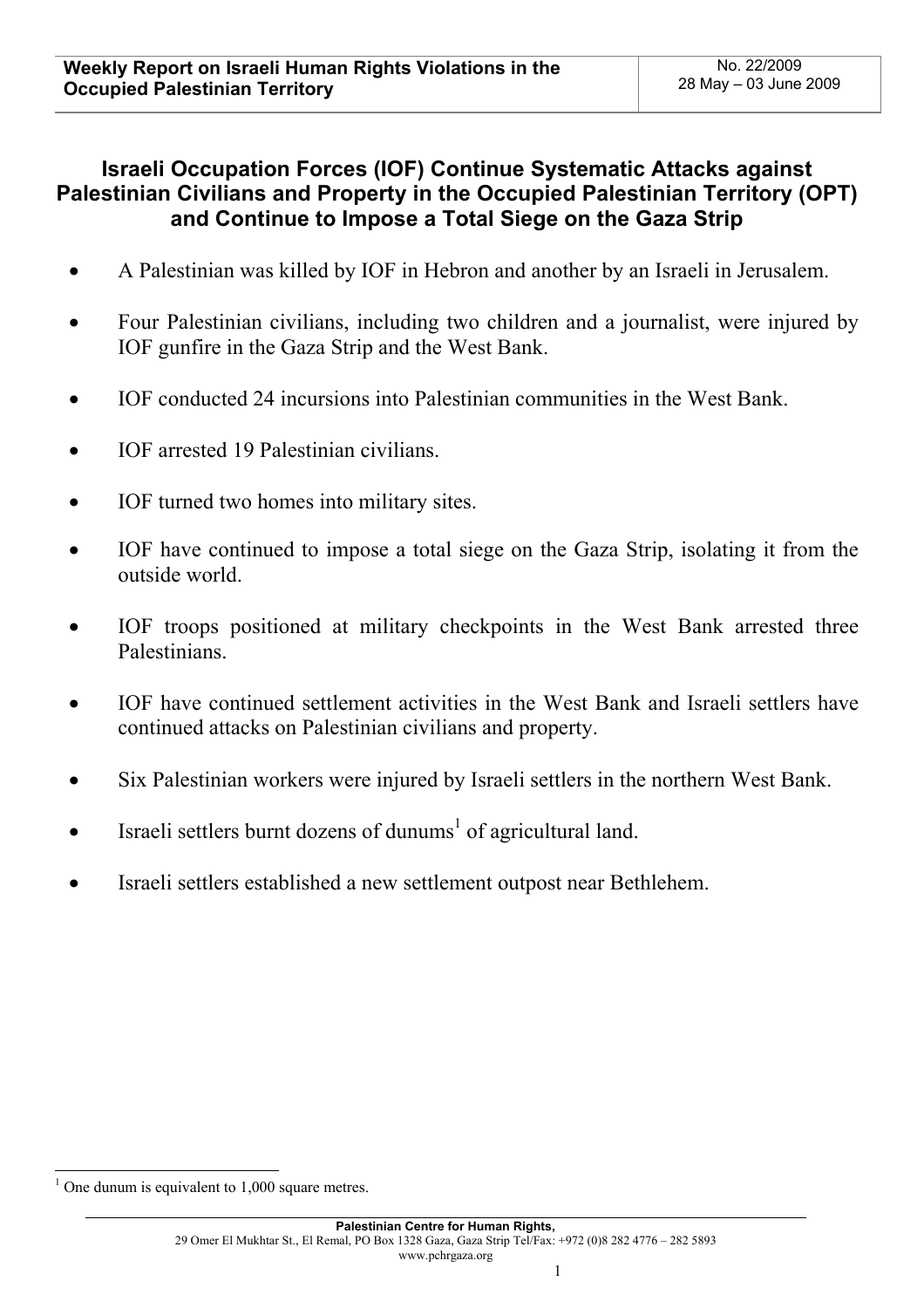# **Summary**

Israeli violations of international law and humanitarian law escalated in the OPT during the reporting period (28 May – 03 June 2009):

**Shooting:** During the reporting period, one Palestinian was killed by IOF in Hebron, and another was killed by an Israeli in east Jerusalem. Additionally, IOF injured four Palestinian civilians, including two children, in the Gaza Strip, and one journalist in the West Bank.

On 28 May 2009, IOF killed a member of the 'Izziddin al-Qassam Brigades (the armed wing of Hamas) in a wide scale military operation to the southwest of Hebron. The man had been wanted by the IOF for 14 years.

On 02 June 2009, a Palestinian civilian was shot dead by an Israeli in east Jerusalem. Israeli police authorities said the perpetrator "suffers from a psychological disorder" and that he was arrested, although he has a licensed pistol.

Additionally, a journalist was injured when IOF used force against a peaceful demonstration organized in protest against the construction of the Annexation Wall in Bil'in village, west of Ramallah.

In the Gaza Strip, on 03 June 2009, two Palestinian children were injured when IOF fired flechette shells at a Bedouin village in the northern Gaza Strip. On the same day, two Palestinian farmers were injured when IOF opened fire at a number of Palestinian farmers in Beit Hanoun town in the northern Gaza Strip.

**Incursions:** During the reporting period, IOF conducted at least 24 military incursions into Palestinian communities in the West Bank. Israeli military forces arrested 19 Palestinian civilians and turned two houses in Hebron into military sites.

# **Gaza Strip**

IOF have continued to close all border crossings to the Gaza Strip for more than two years. The IOF siege of Gaza, which has steadily tightened since June 2007, has had a disastrous impact on the humanitarian and economic situation in the Gaza Strip.

- 1.5 million people are being denied their basic rights, including freedom of movement, and their rights to appropriate living conditions, work, health and education.
- The main concern of 1.5 million people living in the Gaza Strip is to obtain their basic needs of food, medicines, water and electricity supplies.
- IOF have continued to prevent the entry of raw construction materials into the Gaza Strip for more than two years.
- IOF have not allowed fuel supplies into the Gaza Strip, excluding limited amounts of cooking gas, since 10 December 2008.
- The Rafah International Crossing Point was opened for a few days for a number of patients who received medical treatment abroad and needed to return home to the Gaza Strip.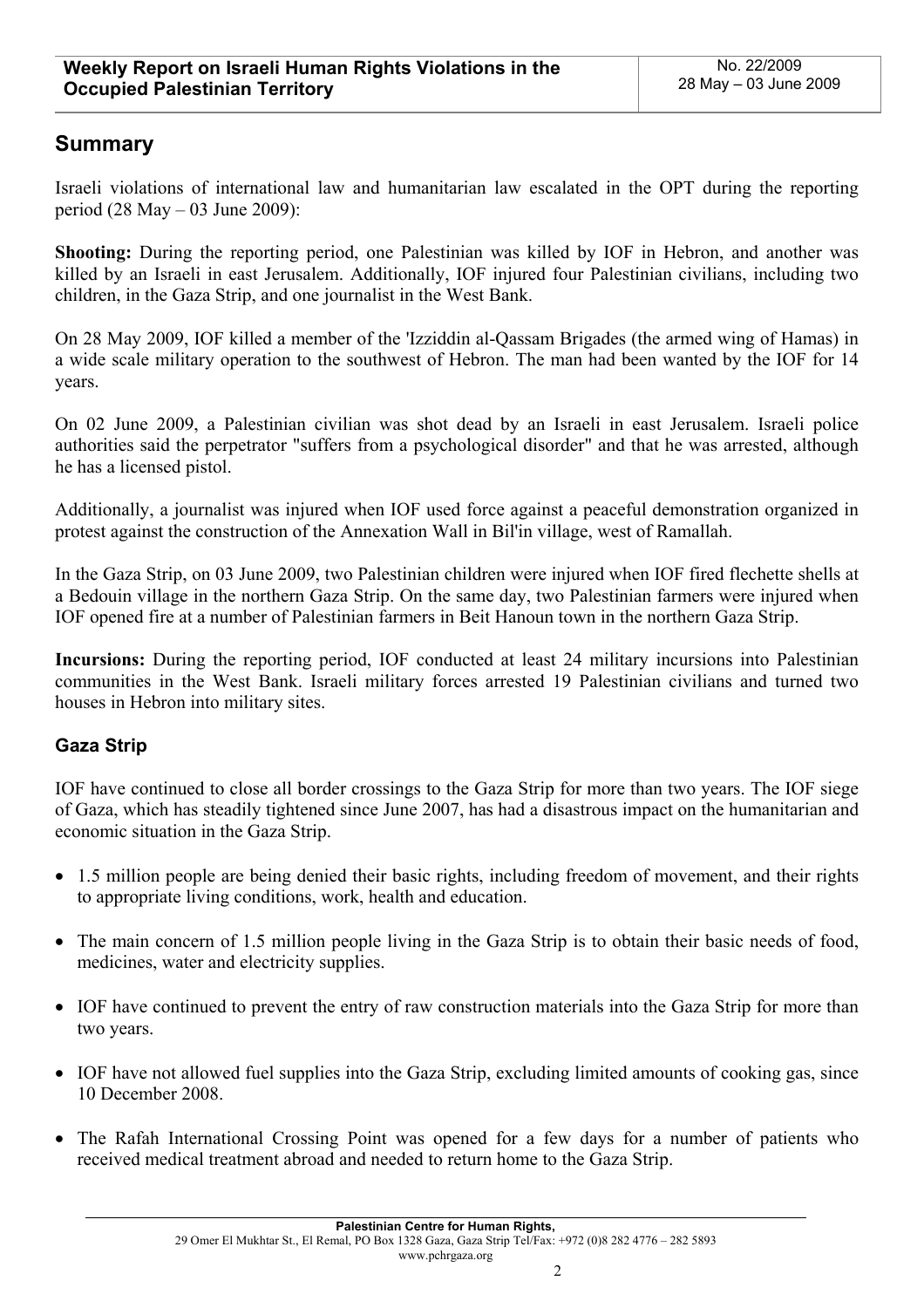- IOF have continued to close Beit Hanoun (Erez) crossing to Palestinian civilians wishing to travel to the West Bank and Israel for medical treatment, trade or social visits.
- Poverty has risen to approximately 80% and unemployment levels are around 60% in the Gaza Strip.
- IOF have continued to prevent the entry of spare parts for water networks and sewage systems. Losses incurred by this sector are estimated at US\$6million.
- IOF have imposed additional restrictions on access of international diplomats, journalists and humanitarian workers to the Gaza Strip. They have prevented representatives of several international humanitarian organizations from entering the Gaza Strip.
- Living conditions of the Palestinian civilian population have seriously deteriorated; levels of poverty and unemployment have risen sharply.
- At least 900 Palestinian prisoners in Israeli jails have been deprived family visits for more than 17 months.
- IOF have continued to attack Palestinian fishermen along the Gaza Strip coast.

## **West Bank**

IOF have continued to impose severe restrictions on the movement of Palestinian civilians throughout the West Bank, including occupied east Jerusalem. Thousands of Palestinian civilians from the West Bank and the Gaza Strip continue to be denied access to Jerusalem.

- IOF have established checkpoints in and around Jerusalem, severely restricting Palestinian access to the city. Civilians are frequently prevented from praying at the al-Aqsa Mosque in Jerusalem.
- There are approximately permanent 630 roadblocks, manned and unmanned checkpoints across the West Bank. In addition, there are some 60-80 'flying' or temporary checkpoints erected across the West Bank by IOF every week.
- When complete, the illegal Annexation Wall will stretch for 724 kilometers around the West Bank, further isolating the entire population. 350 kilometers of the Wall has already been constructed. Most of the wall has been constructed within the Green Line and inside the West Bank itself, further confiscating Palestinian land.
- At least 65% of the main roads that lead to 18 Palestinian communities in the West Bank are closed or fully controlled by IOF (47 out of 72 roads).
- There are around 500 kilometers of restricted roads across the West Bank. In addition, approximately one third of the West Bank, including occupied east Jerusalem, is inaccessible to Palestinians without a permit issued by the IOF. These permits are extremely difficult to obtain.
- IOF continue to harass, and assault demonstrators who hold non-violent protests against the construction of the Annexation Wall.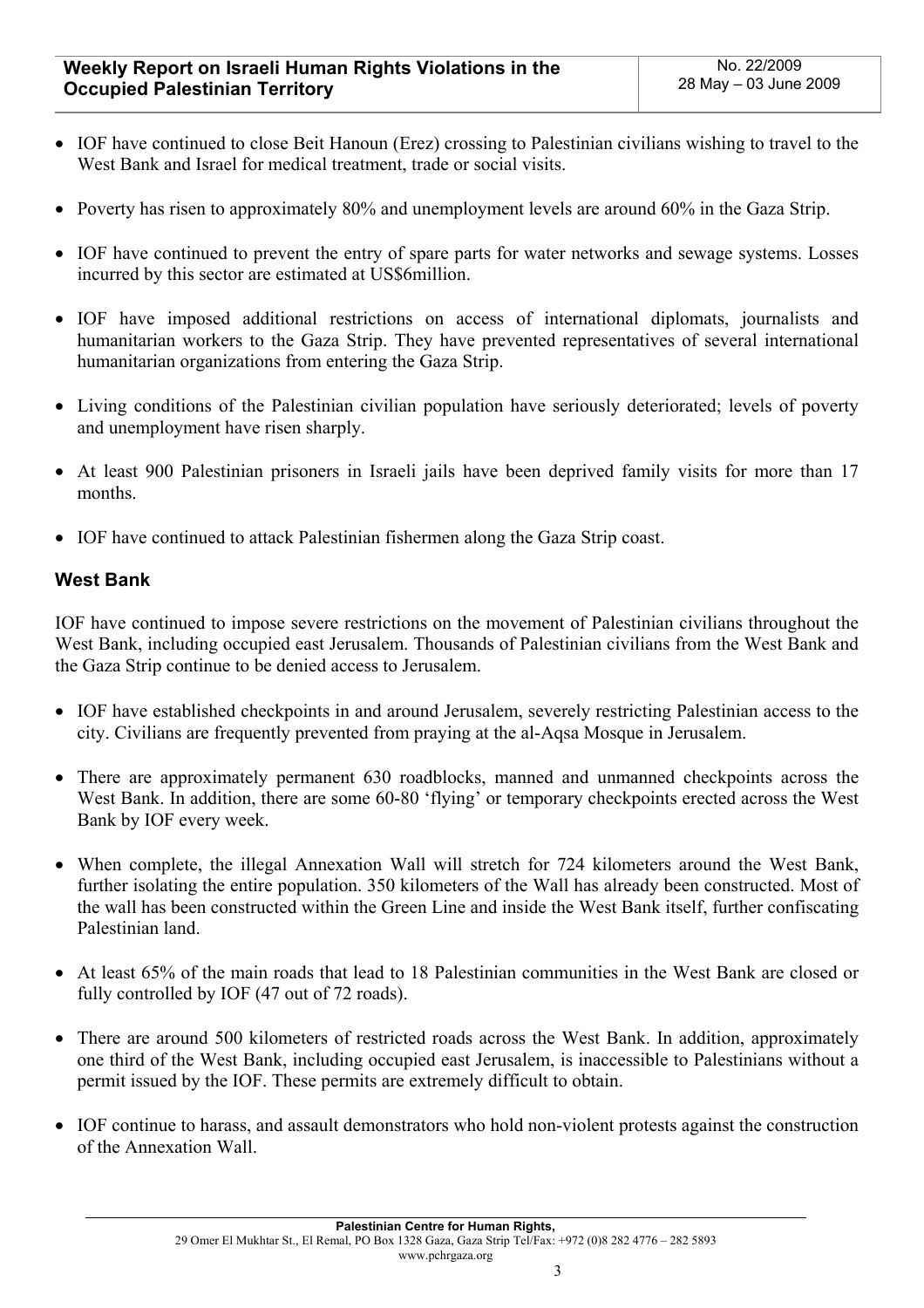- Palestinian civilians continue to be harassed by IOF in Jerusalem, and across the West Bank, including being regularly stopped and searched in the streets by IOF.
- During the reporting period, IOF troops positioned at military checkpoints in the West Bank arrested three Palestinians.

**Settlement Activities:** Construction within illegal Israeli settlements in the Occupied Palestinian Territory continues, despite international condemnation, and Israeli settlers living in the OPT in violation of international humanitarian law have continued to attack Palestinian civilians and property. On 01 June 2009, dozens of Israeli settlers from Qedumim settlement gathered at the intersection of the settlement on the Nablus-Qalqilya road, southwest of Nablus. They threw stones at Palestinian civilian vehicles travelling on the road. As a result, six Palestinian workers from Jeet village, southwest of Nablus, who were travelling in a Ford vehicle, were injured. Also on 01 June 2009, Israeli settlers set fire to Palestinian agricultural land in Till village, southwest of Nablus, and in Burin, Madama and Southern 'Assira villages, south of the city. On 03 June 2009, a number of Israeli settlers established a new settlement outpost in the southwest of Nahalin village, west of Bethlehem.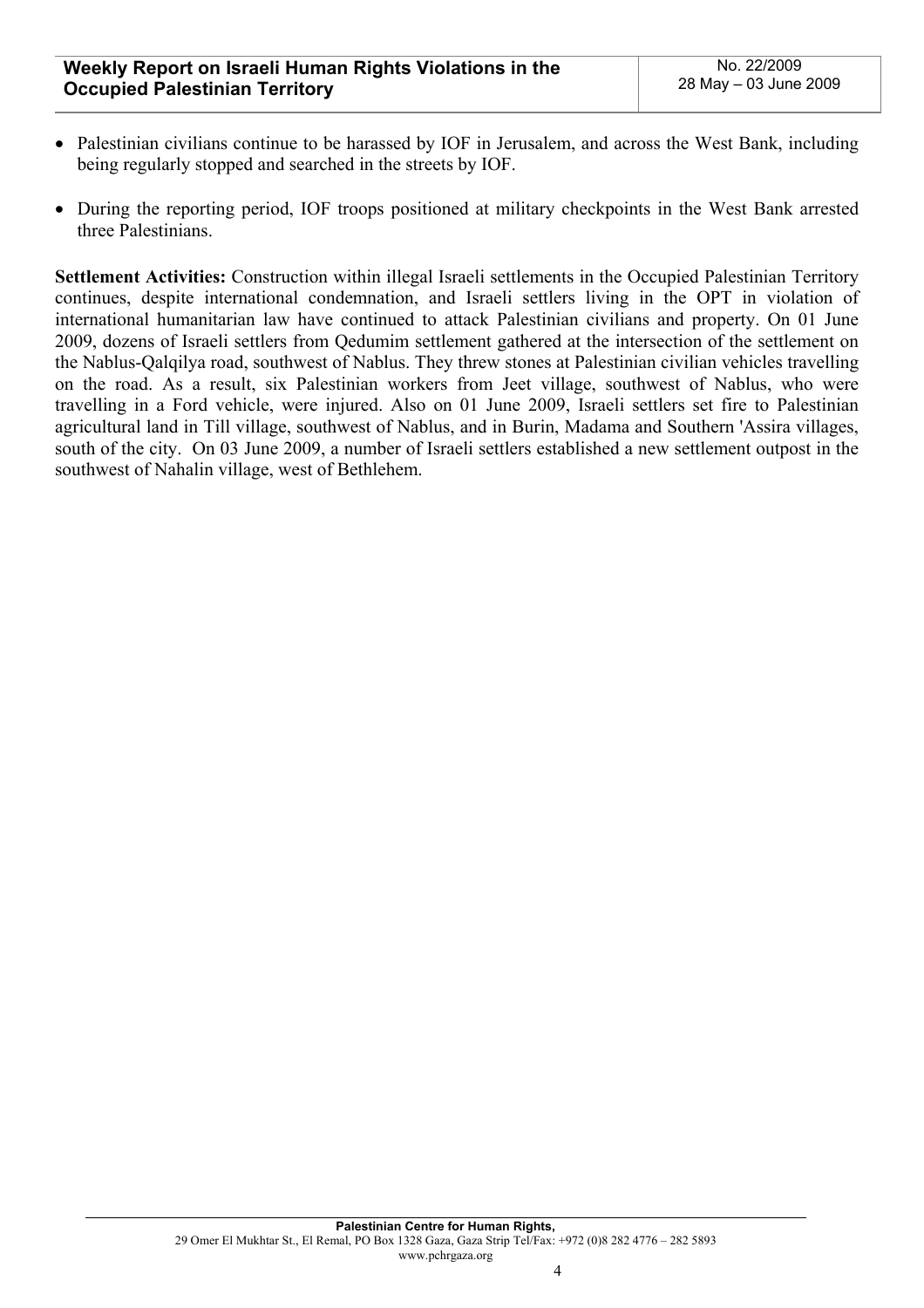# **Israeli Violations Documented during the Reporting Period (28 May – 03 June 2009)**

**1. Incursions into Palestinian Areas and Attacks on Palestinian Civilians and Property in the West Bank and the Gaza Strip** 

# **Thursday, 28 May 2009**

- At approximately 01:00, IOF moved into al-Majd village, west of Hebron. They raided and searched a number of houses and arrested three Palestinian civilians:
	- 1. Ahmed 'Abdul Fattah 'Omar, 40;
	- 2. Mahmoud 'Abdul Fattah 'Omar, 47;
	- 3. Hussein Ahmed 'Omar, 18.
- Also at approximately 01:00, IOF moved into al-Shyoukh village, northeast of Hebron. They raided and searched a number of houses and arrested Mohammed Ahmed al-'Ayaida, 45.
- At approximately 01:30, IOF moved into the city of Nablus and neighbouring Balata refugee camp. They raided and searched a number of houses and arrested Mohammed Hussein Hashash, 37.
- Also at approximately 01:30, IOF moved into Tayaseer village, east of Tubas. They raided and searched a number of houses and arrested two Palestinian civilians:
	- 1. Jamal Hamdan Ghouri, 42
	- 2. 'Ali Sa'ad Daraghma, 27.
- At approximately 02:00, IOF moved into Qabatya village, southeast of Jenin. They raided and searched a number of houses, but no arrests were reported.
- Also at approximately 02:00, IOF moved into 'Aqabat Jaber refugee camp, south of Jericho. They raided and searched a number of houses and arrested three Palestinian civilians:
	- 1. Khaled Mustafa al-Akhras, 26;
	- 2. Ashraf Yousef Noufal, 24;
	- 3. Mohammed Fawaz Maharma, 27.
- At approximately 02:30, IOF moved into al-Sammou' village, southwest of Hebron. They raided and searched a number of houses. They also turned the roof of a house belonging to Ibrahim Mousa Abu 'Oqail into a military site.
- Also at approximately 02:30, IOF moved into Jaba' village, south of Jenin. They raided and searched a number of houses, but no arrests were reported.
- At approximately 03:00, IOF moved into Deir al-'Asal village, southwest of Hebron. They were stationed in al-Naqab and Wad al-Tour areas east of the village and opened fire and detonated sound and flash bombs. They then destroyed a number of wells and caves in the area. At approximately 05:00, 'Abdul Majid 'Ali 'Abdullah Doudin, 47, a member of the 'Izziddin al-Qassam Brigades (the armed wing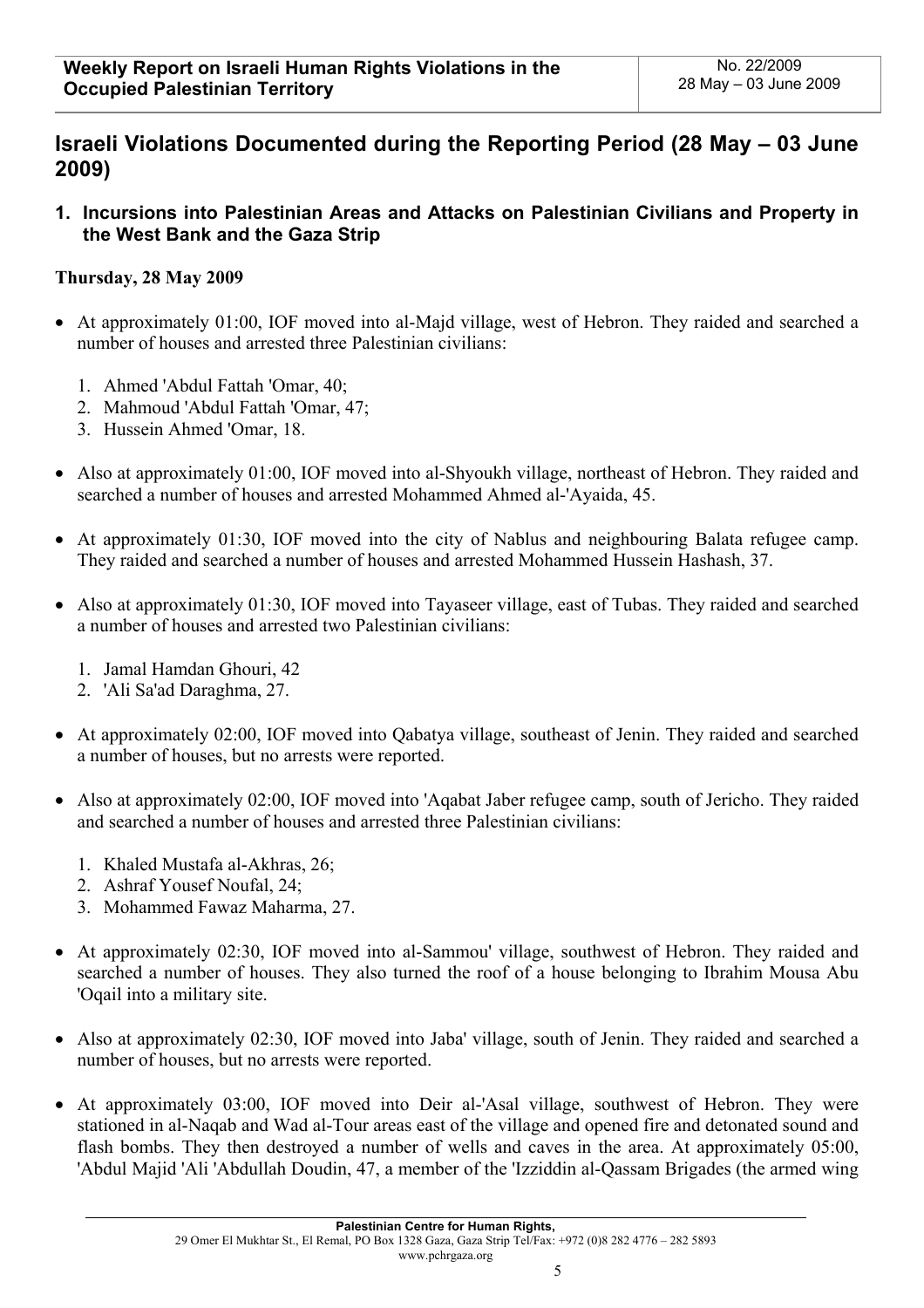of Hamas) from al-Bireh village, clashed with IOF troops, who eventually blew up the cave in which he was harboring and killed him. At approximately 12:00, IOF troops raided Doudin's house in al-Bireh village and took his wife and brother to the site of the operation to identify his body. At approximately 14:00, IOF withdrew from the area after delivering Doudin's body to his family. Doudin had been wanted by the IOF for 14 years. IOF accused him of being responsible for several bombings inside Israel. IOF had arrested his wife and had demolished his house to pressure him to give in. He was a father of four children.

- At approximately 16:00, IOF moved into Beit Ummar village, north of Hebron. They raided and searched a number of houses and turned a house belonging to Mahmoud Saif Abu 'Aayash into a military site.
- At approximately 18:30, IOF moved into al-Naqoura village, northwest of Nablus, and patrolled the streets. They withdrew later and no house raids or arrests were reported.

## **Friday, 29 May 2009**

- At approximately 02:30, IOF moved into Qabatya village, southeast of Jenin. They raided and searched a number of houses, but no arrests were reported.
- Also at approximately 02:30, IOF moved into Masliya village, southeast of Jenin. They raided and searched a number of houses, but no arrests were reported.
- At approximately 03:00, IOF moved into Sanour village, southeast of Jenin. They raided and searched a number of houses, but no arrests were reported.
- Also at approximately 03:00, IOF moved into Sirris village, southeast of Jenin. They raided and searched a number of houses, but no arrests were reported.

## **Sunday, 31 May 2009**

- At approximately 01:30, IOF moved into Qabatya village, southeast of Jenin. They raided and searched a number of houses, but no arrests were reported.
- At approximately 02:00, IOF moved into al-Jilda village, west of Hebron. They raided and searched a number of houses and took two Palestinian civilians for questioning: Saif Abu Zaina; and Fares Mohammed Mujahed.

## **Monday, 01 June 2009**

- At approximately 01:00, IOF moved into Sa'ir village, northeast of Hebron. They raided and searched a number of houses and arrested Ra'fat Yousef Shalalda, 20.
- At approximately 01:30, IOF moved into Ya'bad village, southwest Jenin. They raided and searched a number of houses, but no arrests were reported.
- At approximately 02:0, IOF moved into Beit Sahour town. They raided and searched a number of houses and arrested Ahmed Naji Jabriya, 19.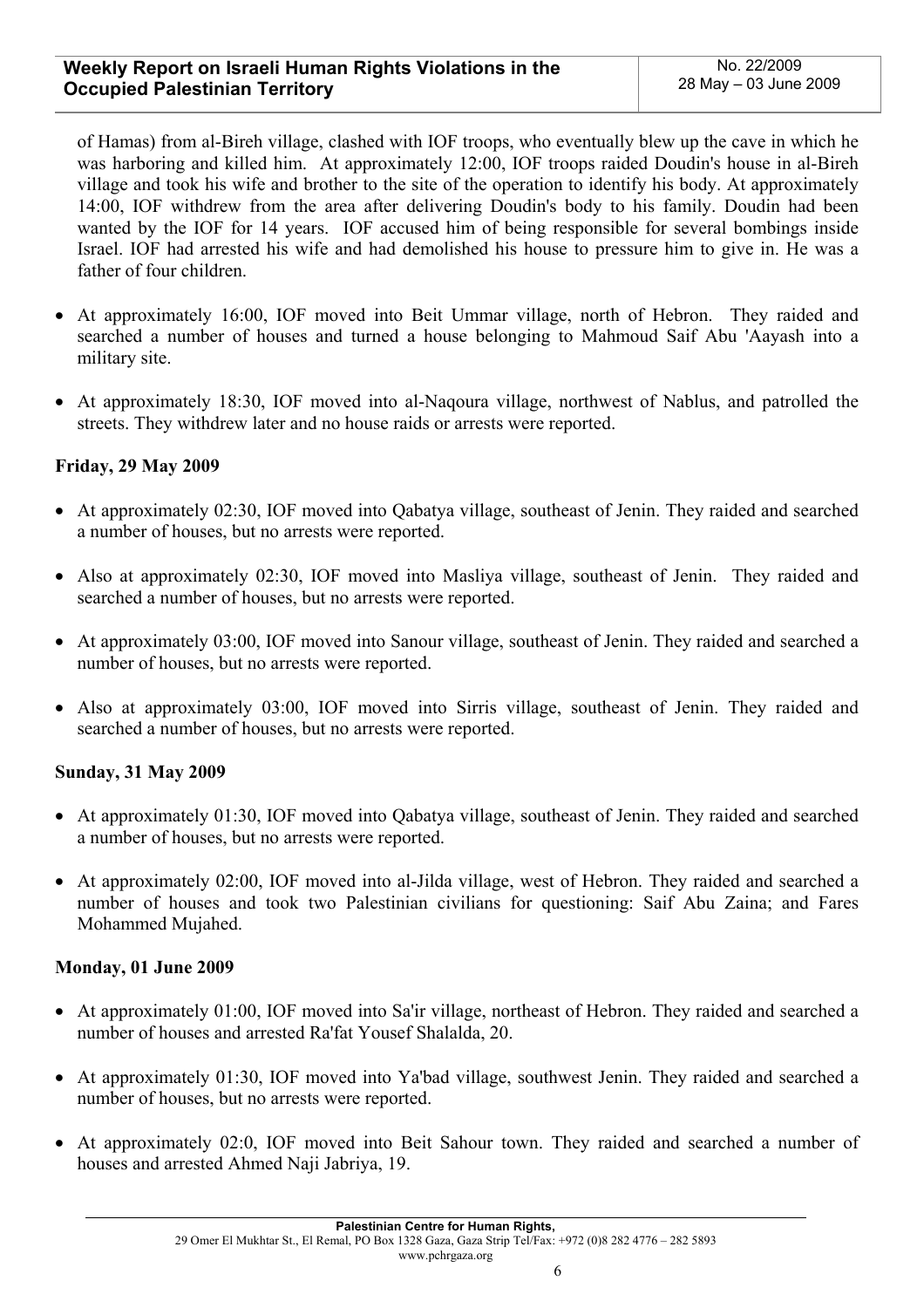# **Tuesday, 02 June 2009**

- At approximately 01:00, IOF moved into Ni'lin village, west of Ramallah. They raided and searched a number of houses and arrested four Palestinian civilians:
	- 1. Sa'adat Ibrahim 'Amira, 27;
	- 2. Hamada 'Abdul Raziq Khawaja, 23;
	- 3. Ibrahim Khalil Sorour, 21; and
	- 4. Mahmoud 'Abdullah 'Amira, 23.
- Also at approximately 01:00, IOF moved into Jaba' village, south of Jenin. They raided and searched a number of houses, but no arrests were reported.
- At approximately 11:00, IOF moved into Ramallah. They patrolled the streets north of the town and stopped and checked a number of Palestinian civilians, but no arrests were reported.

## **Wednesday, 03 June 2009**

- At approximately 00:00, IOF troops positioned at the border between the Gaza Strip and Israel fired four flechette shells at a Bedouin village in the northern Gaza Strip. The shells landed near a number of Palestinian civilians who were beside their houses, approximately 1,000 metres from the border. As a result, two children were injured:
	- 1. Saleh Ahmed al-Madani, 17, seriously injured by shrapnel to the neck and the left shoulder; and
	- 2. Ahmed Tawfiq Abu Hashish, 17, injured by shrapnel to the left shoulder and foot.
- At approximately 18:10, IOF troops positioned at military observation towers to the north of Beit Hanoun town in the northern Gaza Strip opened fire at a number of Palestinian farmers who were working on agricultural lands belonging to the Zummara family, nearly 1,000 metres from the border between the Gaza Strip and Israel. As a result, two Palestinian farmers were injured:
	- 1. Saleh Mohammed al-Zummara, 66, injured by a gunshot to the left hand; and
	- 2. 'Ali Mohammed al-Zummara, 65, injured by shrapnel in the back.

Additionally, fire broke out in the area, but civil defense crews were able to extinguish it in half an hour.

## **A Palestinian Civilian Killed by an Israeli Extremist**

On Tuesday morning, 02 June 2009, a Palestinian civilian was shot dead by an Israeli in east Jerusalem. The Israeli police authorities said the perpetrator "suffers from a psychological disorder" and that he was arrested, although he has a licensed pistol.

According to investigations conducted by PCHR, at approximately 03:15 on Tuesday, 02 June 2009, Amjad Mohammed Khader Abu Khudair, 33, left his house in Sho'fat neighborhood in the north of Jerusalem to go to work at a factory in west Jerusalem. While he and one of his Israeli colleagues were waiting for a bus in the Hebron Gate area at the line separating the two halves of the city, an Israeli approached them and fired at Abu Khudair, who was killed instantly by four gunshots to the abdomen and a fifth in his thigh. When the perpetrator was about to fire at the other worker, the latter told him that he is Jewish, so he stopped firing and ran away towards west Jerusalem. Abu Khudair was married and a father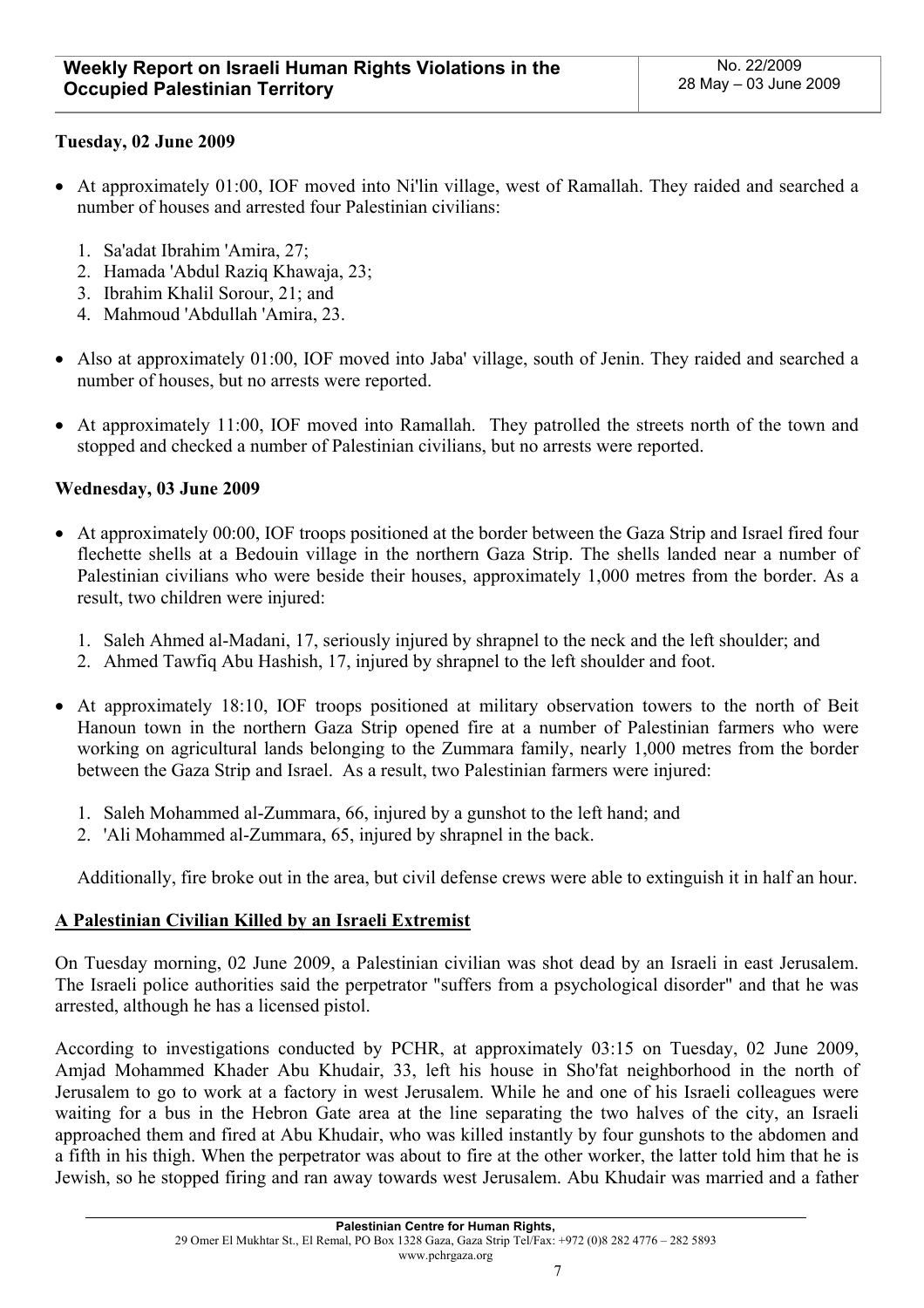of four children. The criminal works as a guard for an Israeli company and has a licensed pistol, which throws doubt on claims that he suffers from psychological problems.

# **2. Continued Siege on the OPT**

IOF have continued to impose a tightened siege on the OPT and severe restrictions on the movement of Palestinian civilians in the Gaza Strip and the West Bank, including occupied east Jerusalem.

# **Gaza Strip**

IOF have continued to close all border crossings to the Gaza Strip for more than two years. The IOF siege of Gaza, which has steadily tightened since June 2007, has had a disastrous impact on the humanitarian and economic situation in the Gaza Strip.

- 1.5 million people are being denied their basic rights, including freedom of movement, and their rights to appropriate living conditions, work, health and education.
- The main concern of 1.5 million people living in the Gaza Strip is to obtain their basic needs of food, medicines, water and electricity supplies.
- IOF have continued to prevent the entry of raw construction materials into the Gaza Strip for more than two years.
- IOF have not allowed fuel supplies into the Gaza Strip, excluding limited amounts of cooking gas, since 10 December 2008.
- The Rafah International Crossing Point was opened for a few days for a number of patients who received medical treatment abroad and needed to return home to the Gaza Strip.
- IOF have continued to close Beit Hanoun (Erez) crossing to Palestinian civilians wishing to travel to the West Bank and Israeli for medical treatment, trade or social visits.
- Poverty has mounted to approximately 80% and unemployment stands at around 60% in the Gaza Strip.
- IOF have continued to prevent the entry of spare parts form water networks and sewage systems. Losses incurred to this sector are estimated at US\$ 6 million.
- IOF have imposed additional restrictions on access of international diplomats, journalists and humanitarian workers to the Gaza Strip. They have prevented representatives of several international humanitarian organizations from entering the Gaza Strip.
- Living conditions of the Palestinian civilian population have seriously deteriorated; levels of poverty and unemployment have sharply mounted.
- At least 900 Palestinian prisoners in Israeli jails have been deprived family visitation for more than 17 months.
- IOF have continued to attack Palestinian fishermen along the Gaza Strip coast.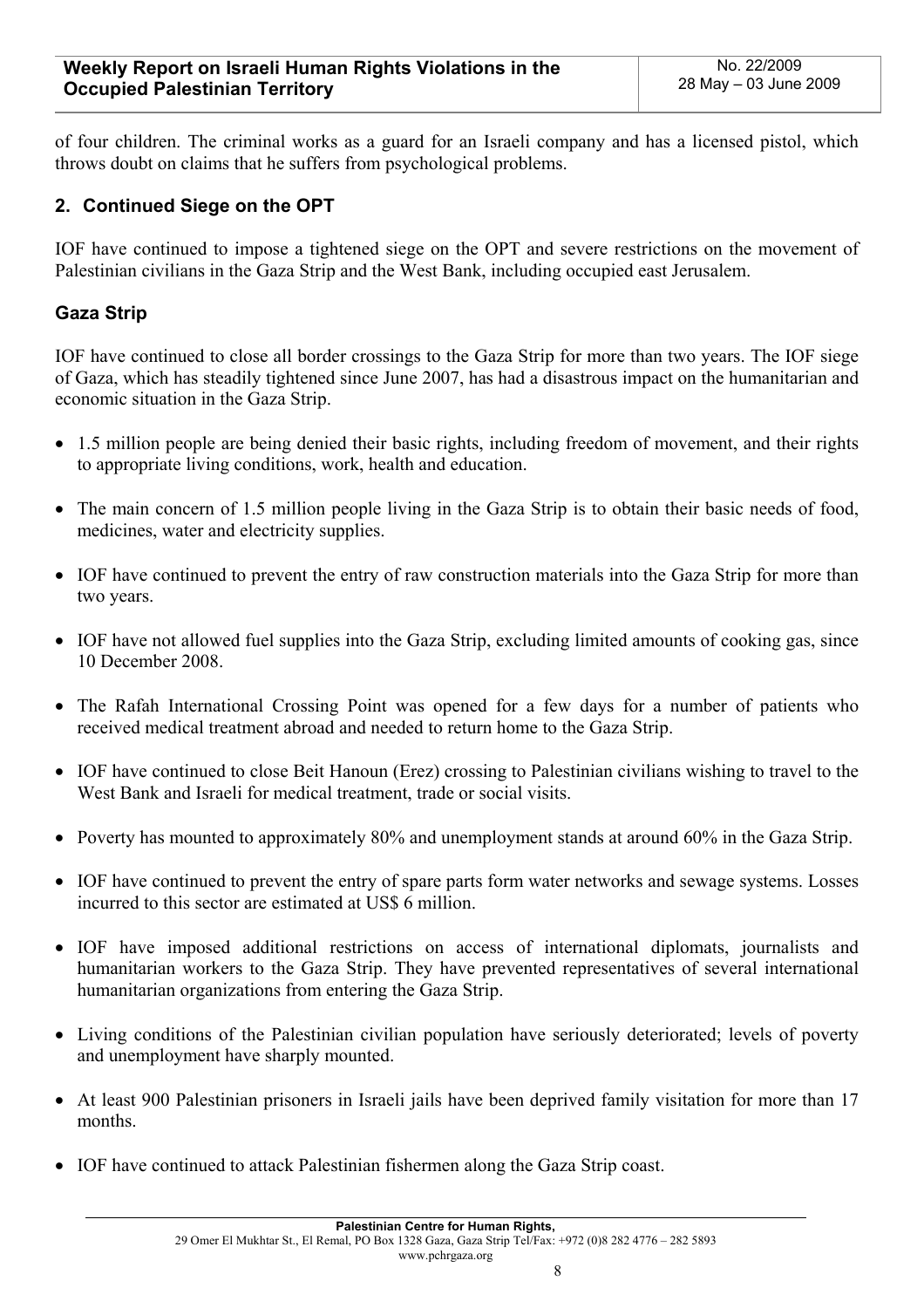## **Movement at Border Crossings during the Reporting Period:**

## **Movement at Karm Abu Salem (Kerem Shalom) Crossing 27 May – 02 June 2009**

| Date         | Details                                                                                    |  |  |  |
|--------------|--------------------------------------------------------------------------------------------|--|--|--|
| 27 May 2009  | 79 containers of food aid for international humanitarian organizations and goods for local |  |  |  |
|              | traders were allowed into the Gaza Strip.                                                  |  |  |  |
| 28 May 2009  | 51 containers of food aid for international humanitarian organizations and goods for local |  |  |  |
|              | traders were allowed into the Gaza Strip.                                                  |  |  |  |
| 29 May 2009  | Closed.                                                                                    |  |  |  |
| 30 May 2009  | Closed.                                                                                    |  |  |  |
| 31 May 2009  | 45 containers of food aid for international humanitarian organizations and goods for local |  |  |  |
|              | traders were allowed into the Gaza Strip.                                                  |  |  |  |
| 01 June 2009 | 61 containers of food aid for international humanitarian organizations and goods for local |  |  |  |
|              | traders were allowed into the Gaza Strip.                                                  |  |  |  |
| 02 June 2009 | 78 containers of food aid for international humanitarian organizations and goods for local |  |  |  |
|              | traders were allowed into the Gaza Strip.                                                  |  |  |  |

## **Movement at Rafah International Crossing Point 27 May – 02 June 2009**

| Date         | Details                                                                                                                                                                                                                                                                                                    |  |  |  |  |
|--------------|------------------------------------------------------------------------------------------------------------------------------------------------------------------------------------------------------------------------------------------------------------------------------------------------------------|--|--|--|--|
| 27 May 2009  | A British physician was allowed to travel to Egypt.                                                                                                                                                                                                                                                        |  |  |  |  |
| 28 May 2009  | 47 persons, including 22 international solidarity activists and eight Canadian students were<br>allowed to travel to Egypt and 62 Palestinians and the body of a dead Palestinian were allowed<br>into the Gaza Strip.                                                                                     |  |  |  |  |
| 29 May 2009  | Closed.                                                                                                                                                                                                                                                                                                    |  |  |  |  |
| 30 May 2009  | An American citizen was allowed to travel to Egypt, and a 66-member UNRWA delegation, a<br>5-member Egyptian medical delegation and 5 Palestinian patients were allowed into the Gaza<br>Strip.                                                                                                            |  |  |  |  |
| 31 May 2009  | 21 members of an American delegation were allowed to travel to Egypt, and a 17-member<br>UNRWA delegation, 16 patients, a four-member delegation of the Democratic Front for the<br>Liberation of Palestine, a two-member delegation of Hamas and the body of a child were<br>allowed into the Gaza Strip. |  |  |  |  |
| 01 June 2009 | 22 persons, including 21 internationals, were allowed to travel to Egypt, and 17 members of a<br>fact-finding mission established by the Human Rights Council and 84 Palestinians, including a<br>number of patients, were allowed into the Gaza Strip.                                                    |  |  |  |  |
| 02 June 2009 | Closed.                                                                                                                                                                                                                                                                                                    |  |  |  |  |

**Beit Hanoun (Erez) Crossing:** IOF have continued to close Beit Hanoun (Erez) crossing for the movement of Palestinian civilians. They have allowed only diplomats, a number of international journalists, workers at international agencies and a few patients who suffer from serious diseases to pass through the crossing. They have continued to prevent Palestinian civilians from visiting their relatives who are detained in Israeli jails. As mentioned above, IOF have allowed a limited number of patients to pass through the crossing, but under severe restrictions that include prolonged security checks.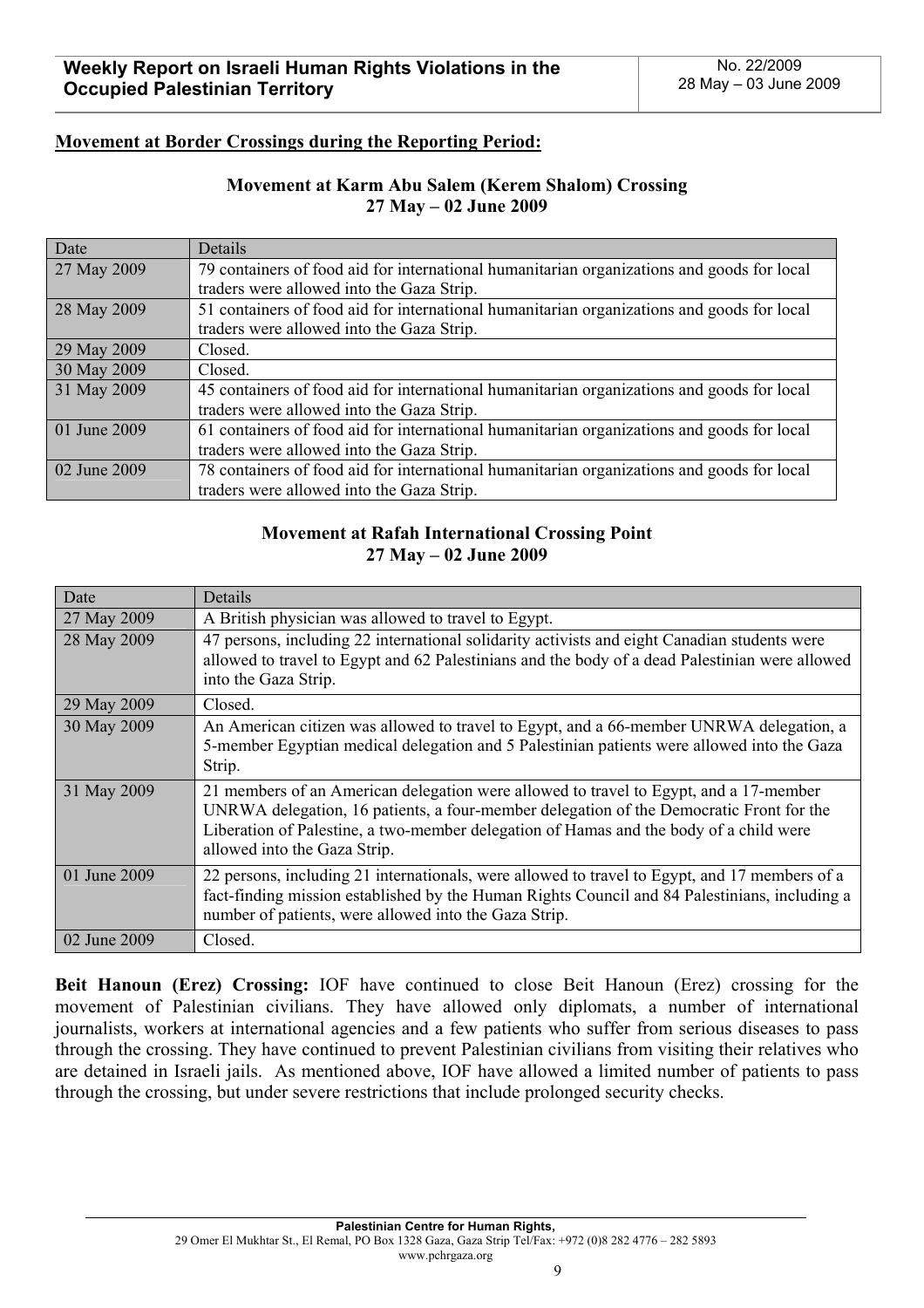| <b>Movement at Beit Hanoun (Erez) Crossing</b> |
|------------------------------------------------|
| $27$ May $-02$ June 2009                       |

| Date         | Patients | Companions | Traders and<br><b>Businessmen</b> | International<br>Journalists | International<br>Workers | Travelers abroad |
|--------------|----------|------------|-----------------------------------|------------------------------|--------------------------|------------------|
| 27 May 2009  | 12       | 12         | Nil                               |                              | 55                       |                  |
| 28 May 2009  | 16       | 14         | Nil                               |                              | 67                       |                  |
| 29 May 2009  | Nil      | <b>Nil</b> | Nil                               | <b>Nil</b>                   | Nil                      | Nil              |
| 30 May 2009  | Nil      | Nil        | Nil                               | Nil                          | Nil                      | <b>Nil</b>       |
| 31 May 2009  | 11       | 10         | Nil                               | 4                            | 13                       |                  |
| 01 June 2009 | 24       | 21         | Nil                               | 11                           | 21                       |                  |
| 02 June 2009 | 20       | 17         | Nil                               |                              | 31                       |                  |

## **Nahal Oz Crossing 27 May – 03 June 2009**

| <b>Date</b>  | <b>Cooking Gas (tons)</b> | <b>Energy Fuel (liters)</b> |
|--------------|---------------------------|-----------------------------|
| 27 May 2009  | 330.840                   | 548,020                     |
| 28 May 2009  | Nil                       | Nil                         |
| 29 May 2009  | Nil                       | Nil                         |
| 30 May 2009  | Nil                       | Nil                         |
| 31 May 2009  | Nil                       | Nil                         |
| 01 June 2009 | 198.930                   | 436,000                     |
| 02 June 2009 | 209.250                   | 407,020                     |
| 03 June 2009 | 174.640                   | 417,400                     |

**Al-Mentar (Karni) Crossing:** IOF partially opened the crossing on Tuesday, 02 June 2009, and allowed the entry of 2,000 tons of seeds and fodder.

## **The West Bank**

IOF have imposed a tightened siege on the West Bank. During the reporting period, IOF imposed additional restrictions on the movement of Palestinian civilians.

- Jerusalem: IOF have continued to impose severe restrictions on the movement of Palestinian civilians to and from the city. Thousands of Palestinian civilians from the West Bank and the Gaza Strip have been denied access to the city. IOF have established many checkpoints around and inside the city. Restrictions of the movement of Palestinian civilians often escalate on Fridays to prevent them from praying at the al-Aqsa Mosque. IOF often violently beat Palestinian civilians who attempt to bypass checkpoints and enter the city. IOF impose severe restrictions on the movement of Palestinian civilians on Fridays to restrict their access to the al-Aqsa Mosque.
- Nablus: IOF have continued to impose severe restrictions on the movement of Palestinian civilians. Although IOF dismantled Beit Eiba checkpoint, west of Nablus, IOF troops positioned at an iron gate established on Nablus-Tulkarm road, west of Nablus, often stop and search Palestinian civilian vehicles especially at times of heavy traffic. In the same context, IOF troops positioned at Huwwara checkpoint,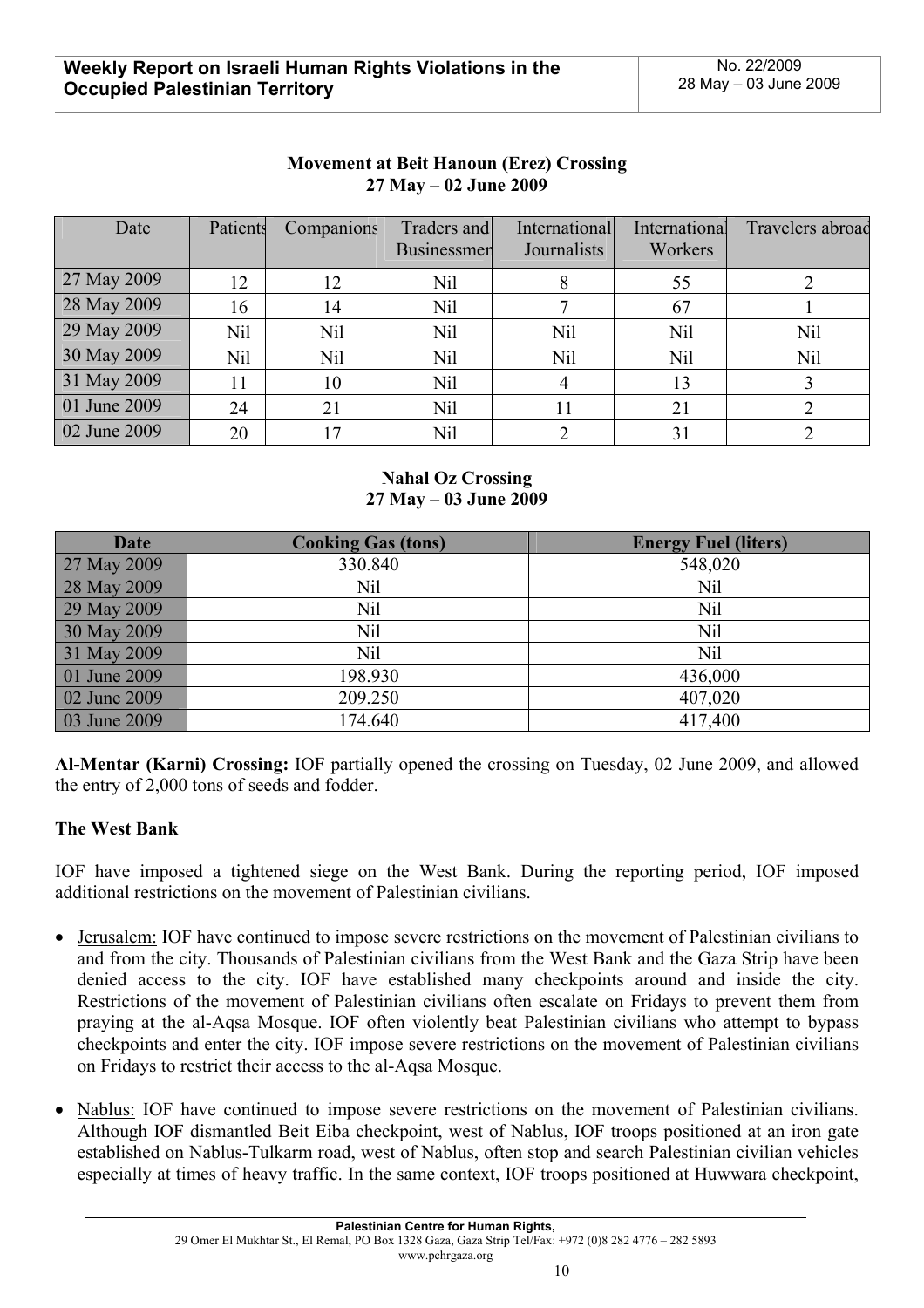south of Nablus, often conduct prolonged and complicated checks on Palestinian civilians. Additionally, IOF have continued to erect checkpoints on roads leading to the city. On Sunday morning, 31 May 2009, IOF erected a checkpoint on Nablus-Ramallah road, opposite Huwwara village. They stopped and searched Palestinian civilians vehicles. On Tuesday morning, 02 June 2009, IOF closed Huwwara checkpoint, south of Nablus.

On Tuesday evening, 02 June 2009, IOF troops positioned at Huwwara checkpoint, south of Nablus, arrested a Palestinian boy, claiming that he stabbed an IOF soldier with a sharp tool.

• Jenin: IOF have continued to impose severe restrictions on the movement of Palestinian civilians. On Saturday evening, 30 May 2009, IOF erected a checkpoint at the entrance of Qabatya village, southeast of Jenin. They stopped and searched Palestinian civilian vehicles. On Sunday morning, 31 May 2009, IOF erected a checkpoint between Bourqin and al-Shuhada Triangle villages, south of Jenin. They stopped and searched Palestinian civilian vehicles. At noon, IOF erected another checkpoint at al-Jarba intersection, southeast of Jenin. They stopped and searched Palestinian civilian vehicles. On Monday morning, 01 June 2009, IOF erected a checkpoint near al-Haddad tourist village, east of Jenin. They stopped and searched Palestinian civilian vehicles.

At approximately 16:00 on Thursday, 28 May 2009, IOF troops positioned at al-Hamra checkpoint in the central Jordan Valley arrested Ahmed Waleed Khuzamiya, 21, from Qabatya village southeast of Jenin.

On Sunday noon, 31 May 2009, IOF troops positioned at a checkpoint at al-Jarba intersection, southeast of Jenin, arrested Munadel 'Abed al-Sahrqawi, 20, from al-Zababda village southeast of Jenin.

• Hebron: IOF have continued to impose severe restrictions on the movement of Palestinian civilians. On Monday evening, 01 June 2009, IOF troops positioned at the northern entrances of al-Shuhada and al-Shallala streets in the centre of Hebron prevented civil defense crews from reaching a house belonging to 'Abdul Khaliq Seder for thirty minutes, in order to extinguish fire that had broken out in it. The house is located near Beit Hadasa settlement outpost in al-Dabbouya neighborhood. IOF troops also held and violently beat Seder's two sons who protested these measures. On Wednesday afternoon, 03 June 2009, IOF closed the main entrance of Beit Ummar village, north of Hebron, claiming that they discovered a suspicious object in the area.

# **3. Construction of the Annexation Wall**

IOF have continued to construct the Annexation Wall inside West Bank territory. During the reporting period, IOF used force against peaceful demonstrations organized by Palestinian civilians and international and Israeli human rights defenders in protest to the construction of the Wall.

• Following the Friday Prayer on 29 May 2009, dozens of Palestinian civilians gathered in the centre of Bil'in village, west of Ramallah. They moved towards the Wall and threw stones at IOF troops positioned in the area. Immediately, IOF troops fired at the demonstrators. As a result, 'Abdul Rahman Khbaissa, 39, a cameraman of Associated Press, was hit by a tear gas canister to the abdomen, and dozens of demonstrators suffered from tear gas inhalation.

# **4. Settlement Activities and Attacks by Settlers against Palestinian Civilians and Property**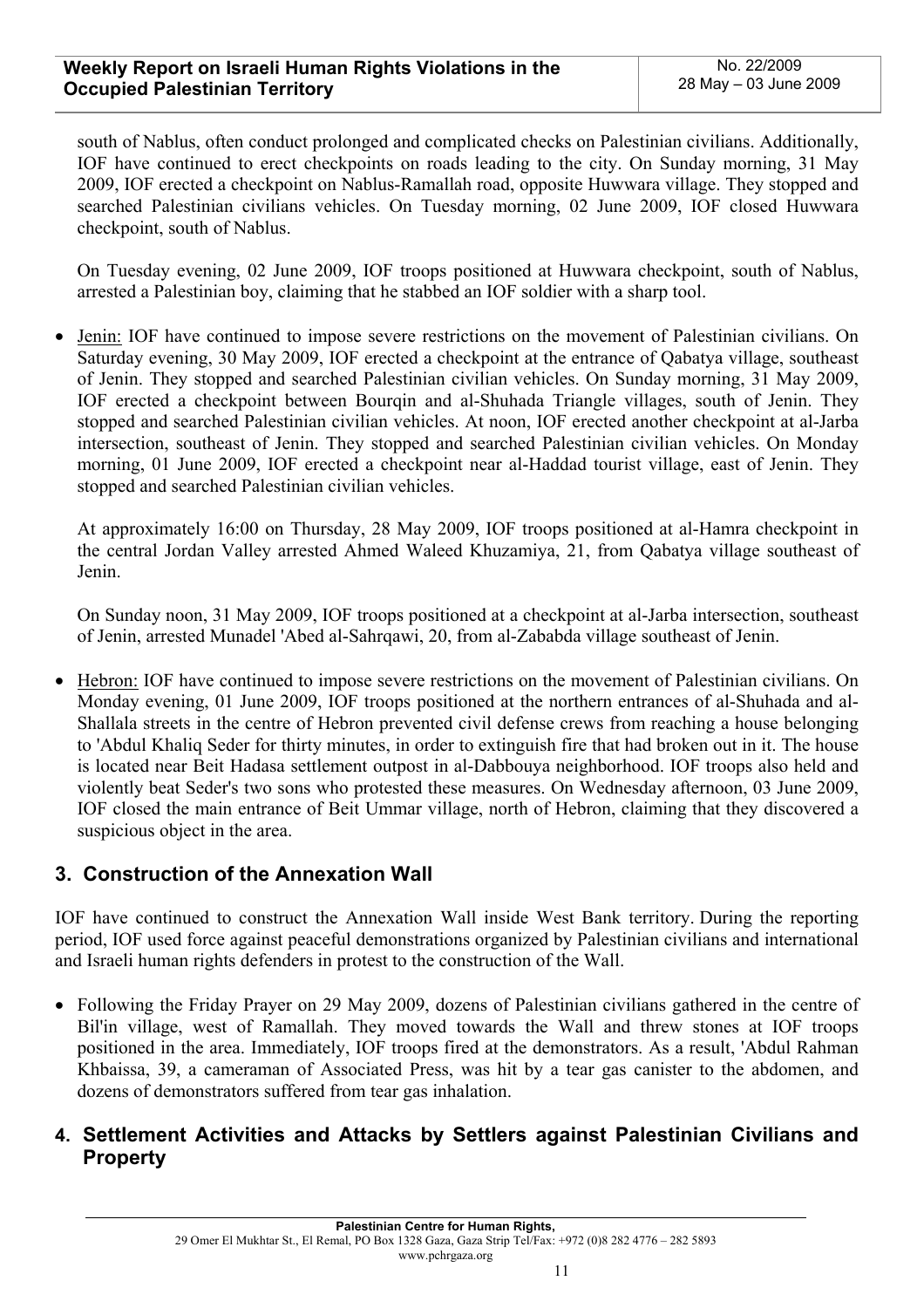IOF have continued settlement activities in the OPT in violation of international humanitarian law, and Israeli settlers have continued to attack Palestinian civilians and property.

- On Monday, 01 June 2009, IOF handed notices to 33 Palestinian civilians in al-Buqai'a, al-Hadidiya and Hamsa areas in the northern Jordan Valley ordering them to vacate their homes within 48 hours, and they also ordered a number of these civilians to appear before an Israeli court in Beit Eil settlement on 25 June 2009.
- At approximately 00:30 on Monday, 01 June 2009, fire broke out on dozens of donums (one donum is equal to 1,000 square metres) of agricultural land planted with olives, wheat and parsley in Til village, southwest of Nablus. Israeli settlers living in Gilad settlement outpost, which stands on land belonging to the villages of Til, Jeet and Far'ata, had set fire in the area. At approximately 10:00, the settlers returned to the area and set it on fire again. Palestinian civilians and civil defense crews were not able to extinguish the fire until 15:00.
- At approximately 04:30 on Monday, 01 June 2009, dozens of Israeli settlers from Qedumim settlement gathered at the intersection of the settlement on Nablus-Qalqilya road, southwest of Nablus. They threw stones at Palestinian civilian vehicles travelling on the road. As a result, six Palestinian workers from Jeet village, southwest of Nablus, who were travelling in a Ford vehicle, were injured:
	- 1. 'Ali Hussein 'Ali Sidda, 44, seriously injured in the forehead, which caused a fracture to the skull and a brain hemorrhage;
	- 2. Yahia Mustafa Darwish, 44, injured in the head;
	- 3. Shaker 'Atiya Hassan Sidda, 42, injured in the jaw;
	- 4. Ziad Mohammed 'Aaref al-Sidda, 35, injured in the head;
	- 5. Ahmed Mohammed Hussein al-Sidda, 33, injured in the face; and
	- 6. 'Imad Mohammed 'Aaref al-Sidda, 37, the driver, injured in the head.
- At approximately 08:00 also on Monday, a number of Israeli settlers from Yits'har settlement, south of Nablus, set fire to olive trees and fields of wheat and parsley in Burin, Madama and Southern 'Assira villages adjacent to the aforementioned settlement. Large areas of land were burnt, and Palestinian civilians and civil defense crews were able to extinguish fire the fire by 15:00.
- On Wednesday afternoon, 03 June 2009, a number of Israeli settlers established a new settlement outpost southwest of Nahalin village, west of Bethlehem. They brought two mobile homes to the area and raised the Israeli flag above one of them.

…………………………………………………………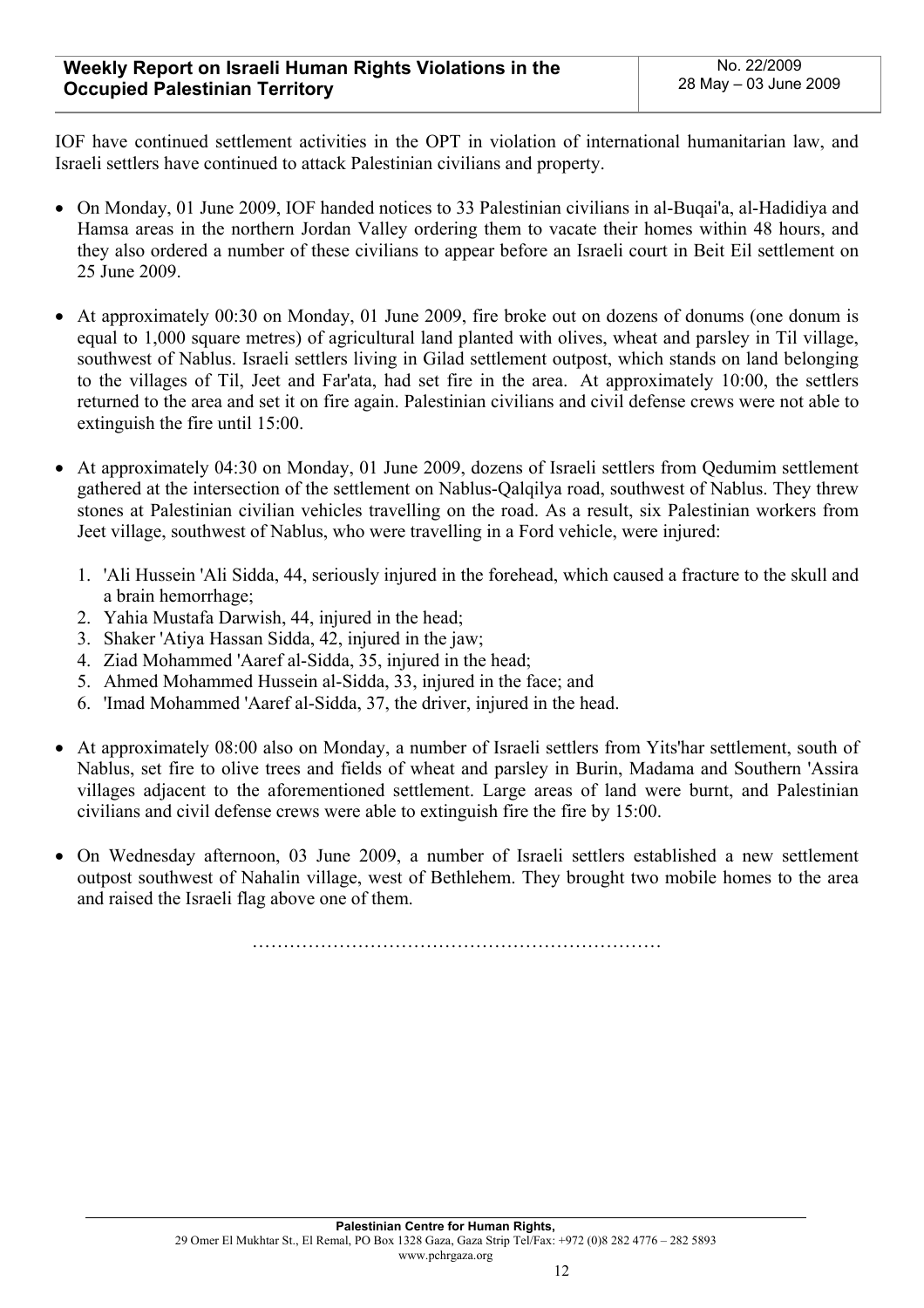# **Recommendations to the International Community**

- 1. PCHR calls upon the High Contracting Parties to the Fourth Geneva Convention to fulfill their legal and moral obligations under Article 1 of the Convention to ensure Israel's respect for the Convention in the Occupied Palestinian Territory. PCHR believes that the conspiracy of silence practiced by the international community has encouraged Israel to act as if it is above the law and encourages Israel to continue to violate international human rights and humanitarian law.
- 2. PCHR calls upon the High Contracting Parties to the Fourth Geneva Convention to convene a conference to take effective steps to ensure Israel's respect of the Convention in the OPT and to provide immediate protection for Palestinian civilians.
- 3. PCHR calls upon the High Contracting Parties to the Fourth Geneva Convention to comply with its legal obligations detailed in Article 146 of the Convention to search for and prosecute those responsible for grave breaches, namely war crimes.
- 4. PCHR calls for the implementation of the Advisory Opinion issued by the International Court of Justice, which considers the construction of the Annexation Wall inside the West Bank illegal and calls for its dismantlement.
- 5. PCHR recommends international civil society organizations, including human rights organizations, bar associations and NGOs to participate in the process of exposing those accused of grave breaches of international law and to urge their governments to bring these people to justice.
- 6. PCHR calls upon the European Union to activate Article 2 of the Euro-Israel Association Agreement, which provides that Israel must respect human rights as a precondition for economic cooperation between the EU states and Israel. PCHR further calls upon the EU states to prohibit import of goods produced in illegal Israeli settlements in the OPT.
- 7. PCHR calls on the international community to recognize the Gaza disengagement plan, which was implemented in September 2005, for what it is - not an end to occupation but a compounding of the occupation and the humanitarian crisis in the Gaza Strip.
- 8. In recognition of the ICRC as the guardian of the Fourth Geneva Convention, PCHR calls upon the ICRC to increase its staff and activities in the OPT, including the facilitation of family visitations to Palestinian prisoners in Israeli jails.
- 9. PCHR appreciates the efforts of international civil society, including human rights organizations, bar associations, unions and NGOs, and urges them to continue their role in pressuring their governments to secure Israel's respect for human rights in the OPT and to end attacks on Palestinian civilians.
- 10. PCHR calls upon the international community to pressure Israel to lift the severe restrictions imposed by the Israeli government and its occupation forces on access for international organizations to the OPT.